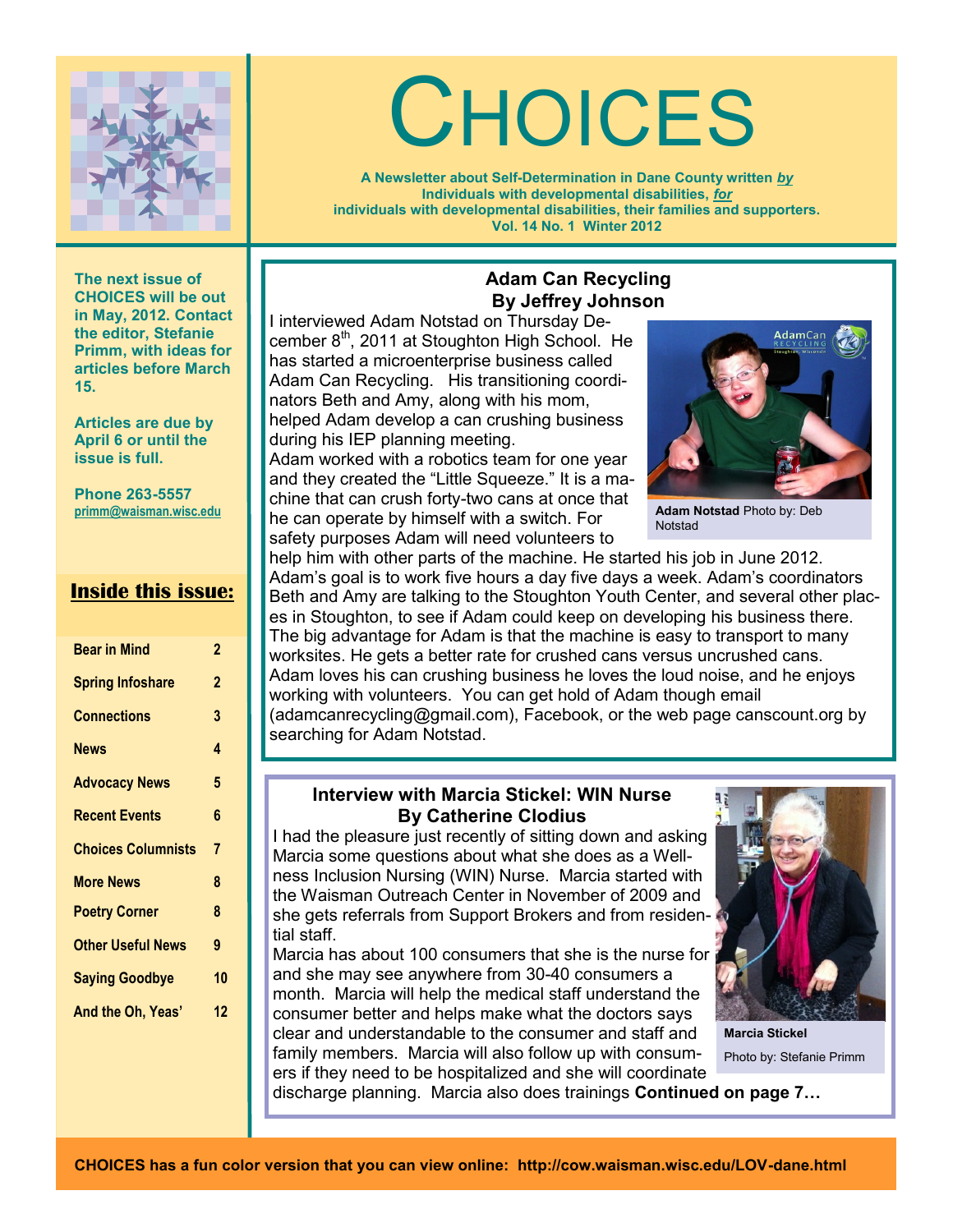# **Bear in Mind...**



**Monica Bear is Dane County's Community Services Manager for Developmental Disabilities**

 The start of 2012 provides opportunity to reflect on the good fortune I have living and working in Dane County. Our community values the individualization of support, largely directed by people with developmental disabilities and their families. In addition, we have come to expect choice as well as flexibility to adapt. While we always have room for improvement, Dane County has spent the past 30 years striving to provide permanency for every child and bring people home from institutions. Dane County has exhibited leadership in self-directed supports, transition from high school to integrated employment, supported living, home ownership, aging in place, technology support, local access to crisis prevention and intervention, health care coordination and investment in family organiz-

#### ing and self-advocacy.

 In spite of significant, on-going local investment, annual funding reductions have occurred yearly since 2004, forcing everyone to do more with less. National consultant John O'Brien noted last month on a visit to Dane County, "A generation of innovation has created an enviable system of supports that must adapt to a changed environment. Real losses are possible." I, like many, have resisted admitting out loud that we've lived through the best of times as far as funding goes. The money is not coming back, yet the number of people needing assistance continues to grow. Currently 523 people wish they had more support than they currently receive, many between 21 and 29 years old, wishing to move out of their parental home.

 From pioneering parent leaders, self-advocates, and early community based providers we must honor the shoulders on which we stand. To remain leaders we must accept new invitations to innovation, finding new forms of collaboration with people and families. To further quote John O'Brien, "There is no way to conserve and build on what has been accomplished without significant change…Our DD system belongs to everyone. There is no "them" to whom to delegate rescue."

 In the spirit of partnership and innovation I ask how can we work together to:

 Mobilize community organizations and employers

 Create better jobs and more contributing community roles

 Redesign support to families and adults living at home

 Increase mutual support between people with disabilities and their families

• Promote the use of wills and trusts as a form of insurance to address people's changing needs

 Better support people as they experience increased support needs due to aging

 While 2012's challenges can seem daunting, PC Stevie B. Love continues to write books, Adam Notstad moves forward with his recycling business, and the ARC continues to find a reason to dance. This newsletter only scratches the surface of the good work occurring in Dane County. On January 19, People First Stoughton hosts President Obama's Commissioner of Developmental Disabilities, Sharon Lewis. January 20, Project Search, an employment partnership between the VA and UW Hospitals, MMSD, DWD and Dane County celebrates its third year of training and hiring high school students. With Barb Ronzani's, "Road of Life" poem to keep things in perspective I remain optimistic as I find "strength and courage to take the next step and reach for the highest star."

# **Save the Date! Infoshare: Communication Works!**

## **Friday, March 9, 2012**

at the Sheraton Madison Hotel, 706 John Nolen Dr., Madison, WI

#### **Communication Works (for those who work at it!)**

Join us to learn how better communication can enhance community membership and inclusion, independence, and self-advocacy for people with developmental disabilities. Support providers and self-advocates: come and learn how to better communicate within your teams, with those in the medical community, policymakers and more! Watch your mailboxes for more info in the coming weeks.

Contact: Rachel Weingarten 608-890-0777, weingarten@waisman.wisc.edu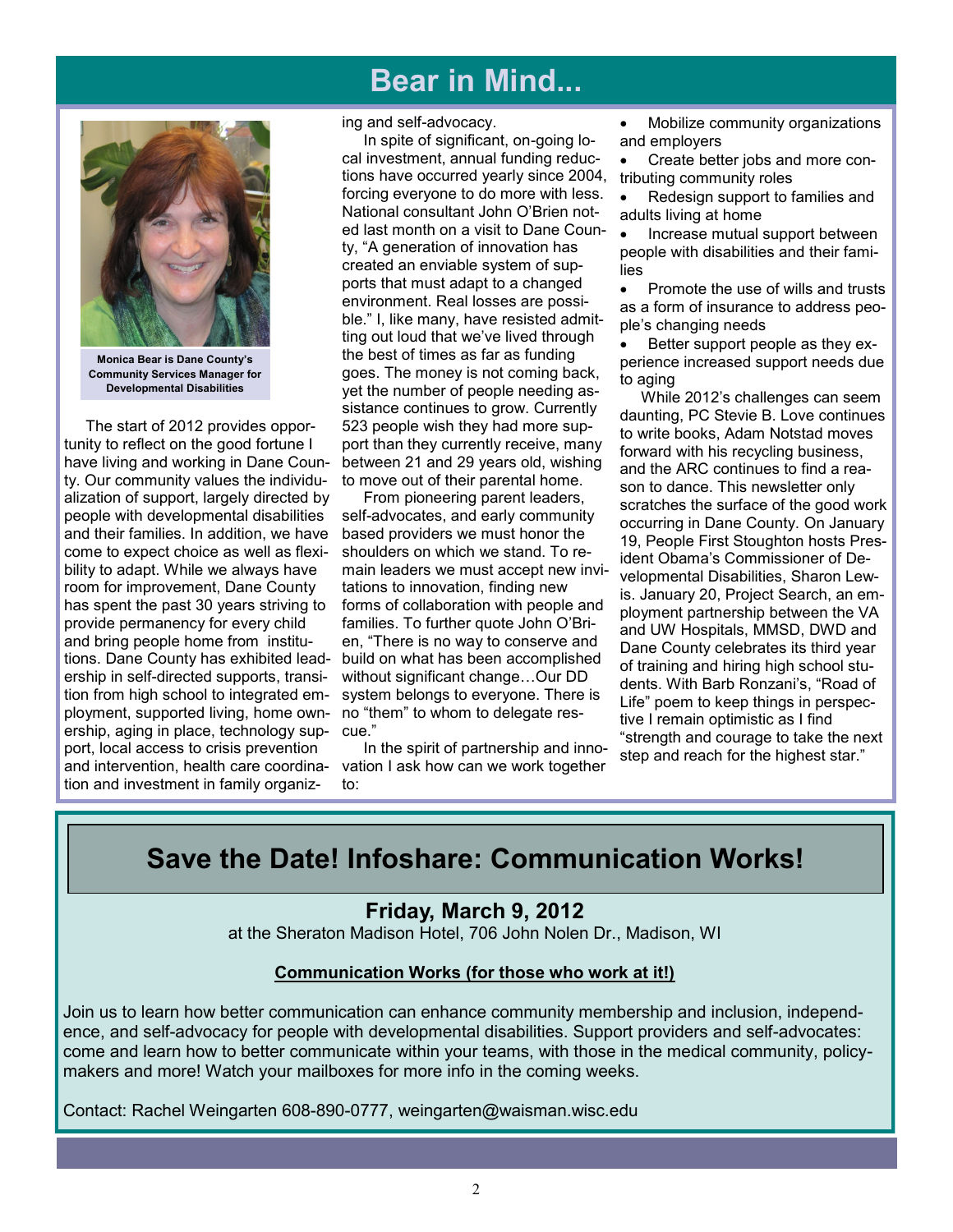#### **Arcand Achievement Award Banquet September 2011 By Dan Remick**

I was at the Arcand Achievement in September. There were lots of people there. There were about 75 people there. The Banquet was at Warner Park Community Center. The award banquet was from 5:30 to 7:30 pm. Everyone had a very good time. The award banquet was sponsored by the agency Movin' Out.

There were 3 people that got awards. Their names are Kathleen Falk, Arlyn Sandow and Susan Helgesen. Kathleen Falk was given the Arcand Achievement Award. This award is given to leaders who are able to listen to people with disabilities, examine the facts, articulate the needs and exercise leadership grounded in policies and priorities that emphasize inclusiveness and opportunity.

Arlyn Sandow received the "Unstoppable Spirit" award. Arlyn lives his life in a way that is perfectly consistent with his belief that every person has value and every person has something to offer. Susan Helgesen received the Arcand Housing Advocacy Award for her success as a homeowner and her enthusiasm for sharing the goal of home ownership with others.

Howard Mandeville, Movin Out's Executive Director, added this footnote, "the awards event was a success that raised awareness of Movin' Out and honored three people who have made a significant contribution to Movin' Out's mission of communityintegrated housing. Their allegiance to Movin' Out helps the housing agency continue its work of assuring safe and stable housing for people with disabilities."



Arlyn Sandow, Kathleen Falk and Susan Helgeson Photo by: Howard Mandeville

## **What's new at the Wisconsin Board for People with Developmental Disabilities? By Jeffrey Johnson**

I interviewed Beth Sweden, the Executive Director of Wisconsin Board of People for Developmental Disabilities (WBPDD). The WBPDD board members advocate for people with developmental disabilities. The board advocates for their civil rights and full participation in the community. The WBPDD board has 25 people statewide who represent people with disabilities and their families. Sixty percent of the board must be a person with disability or a family member of a person with a disability. The board members come from all parts of the state. The WBPDD board was started in 1972. They will be having their  $40<sup>th</sup>$ anniversary in 2012.

WBPDD's sister organizations are Disability Rights Wisconsin and the Waisman Center. Their three big goals are self-directed supports, employment, and self-advocacy for people with developmental disabilities. The board advocates at grassroots and policy levels. The projects that the WBPDD board is now working on are Disability Awareness Month in October and "Take Your Legislator To Work Day." October is also Disability Employer Awareness Month.

WPBDD is starting a "Partners in Policymaking" training for self-advocates and families to learn how the policy affects them. WPBDD wants all people including those with developmental disabilities to work and have the full opportunity to contribute to

their community. WPBDD wants people with disabilities to help make their own decisions about their life.

WPBDD wants to raise community awareness on issues of opportunity for people with disabilities to be leaders that will improve their lives.



**Beth Swedeen** (Photo from: waisman.wisc.edu)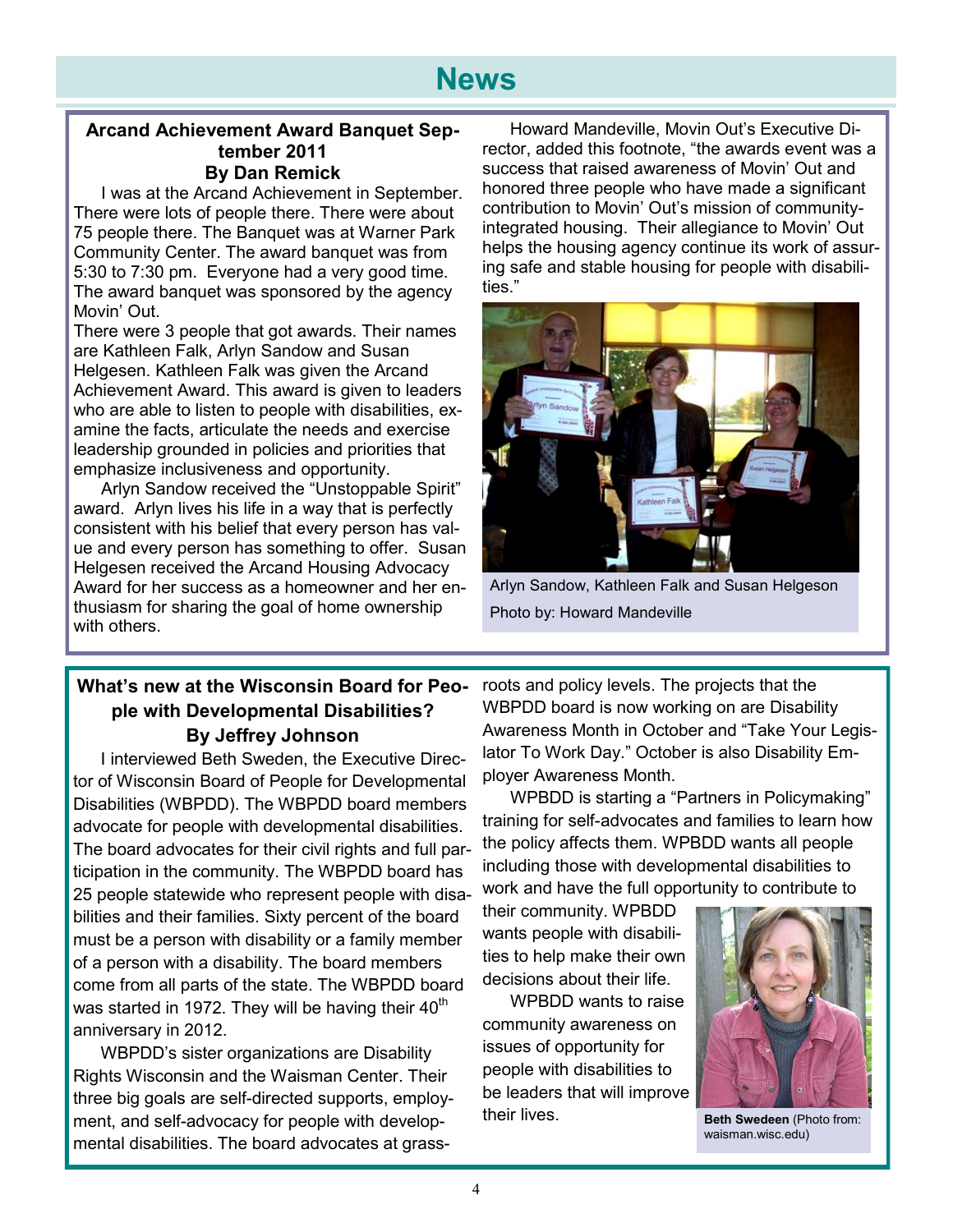# **Advocacy News...**

#### **People First Special Guest: County Executive Parisi By Dan Remick**

We welcomed our Dane County Executive Joe Parisi to the October People First of Dane County meeting. Mr. Parisi told all of us about the budget. He said he looked for savings in a variety of places, however, there are not enough resources. He warns that next year won't be any easier, and that the goal is to stabilize the budget. Statewide politics will have an impact on our budget. Dane County currently spends more money on support for adults with developmental disabilities than any other county in Wisconsin.

Mr. Parisi would like to work together with all of us in our County. Our County Executive fixed the budget by working with unions to save money in our County. Mr. Parisi would like to save our County more money. Mr. Parisi is

worried about the future of Dane County's budget. We were able to ask Mr. Parisi some questions: **Question:** What is the hardest part of your job? **Answer:** Balancing the needs of the diverse County. **Question:** What is the most rewarding part of your job? **Answer:** Getting everyone's needs met.



**Joe Parisi** Photo from: www.countyofdane.com

# **People First Stoughton By Jeffrey Johnson**

People First of Stoughton invited Peter Leidy to attend their meeting at the fire department in Stoughton. At this People First meeting Peter talked about "Silly Rules." Peter told us a story about a guy named Andy. When Peter met Andy, he had a new support plan. The new rule his support team came up with was that Andy could not go outside whenever he wanted to. This rule Andy did not agree with. He was not involved when the rules were made. He tried to tell them he wanted to be outside more. He wanted more freedom. Andy thought this was a silly rule.

Then Peter started to sing about some silly rules. He then asked

everyone that was there if they had any silly rules. Then I spoke up and said I have some rules, but they aren't silly rules. I told him I work with my support team to help make up the rules in my support plan. I may not agree with the new rules they come up with but I am willing to work with them. So we all agree on the rules that were made.

After the meeting was over Peter was selling his CDs for half price. The CDs that he sells are "My Songs for People Like You and Me." The other ones he sells are "Greeting from Human Service Land," also "The Great Escape, Love and Money." He also sells two DVD's "7 Ways to Prevent a Crisis," and the other one is called "Doing Our Best Work."

# **People First Wisconsin Board Meeting By Jeffrey Johnson**

People First Wisconsin had a meeting at the Kalahari Resort in Wisconsin Dells on November 7, 2011. Melissa Mulliken came to the People First Wisconsin meeting. The things members agreed on were that the People First Wisconsin is a statewide self-advocacy grassroots organization in Wisconsin. This organization is made up of people with disabilities. The board members decided that they want to work on developing a more straightforward way of electing board members. They could also think about getting a volunteer to help out board members.

People First also decided they need to have more accurate information and communication to fully reach their mission. The board will consult with all members. People First members feel that they need to strengthen their leadership skills and how they communicate with People First local groups. There are many ways they could communicate better such as using Skype, conference calls, newsletters, and social media.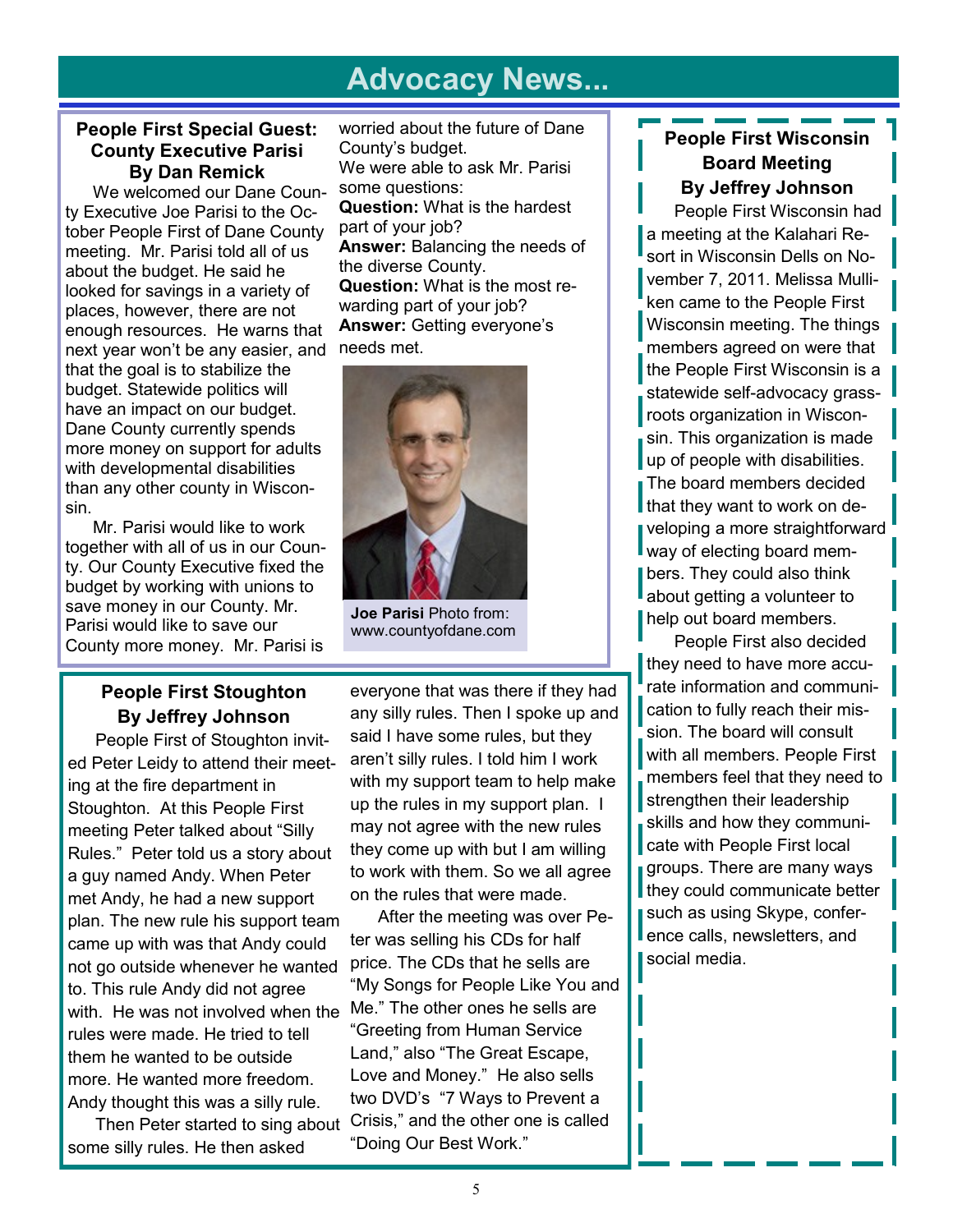# **Recent Events**

## **LOV-Dane: Thinking Creatively About Employment By Jeffrey Johnson**

I went to a Creative Employment Opportunities meeting at the Waisman Outreach Center on September 27 hosted by an organization called LOV-Dane. LOV-Dane stands for Living Our Visions. The main goal of LOV-Dane is to create "The Good Life" for people with disabilities in Dane County. They use an Asset Based Community Development tool that allows them to do things together that they couldn't do alone. With the Asset Based Community Development tool LOV-Dane is able to address three aspects to meet their goals which are: relationships, action, and care.

Doug Hunt was another speaker from the Dane County Human Services Department. He talked about how he believes he can find the right place for a person with a disability to work. Doug talked about a program called Partners with Business, which focuses on finding the right place for each consumer to work, helping them be as independent as possible, and to helping them look to coworkers for encouragement and assistance.

The next speaker Lise Ecclestone talked about P.A.C.E., which stands for Penticton and Area Cooperative Enterprises. P.A.C.E. is designed to assist people with mental illness through a community based recovery system in supported employment, supported education, and consumeroperated services. P.A.C.E. also assists in employment transitions, skill set training, paid work opportunities, and an opportunity to develop a consumer based business. P.A.C.E. is a multistakeholder cooperative that has 70% client members working as a not for profit organization.

#### **Arc Halloween Party! By Jeffrey Johnson**

I went to the Arc of Dane County Annual Halloween Party held at Pooley's Sports Bar. This year the Arc had over the maximum (350 people!) that attend-



Party goers take a break to pose for a photo

ed the Halloween party this year. My mom and dad were volunteering and helping out on behalf of the Arc Dane County at Pooley's Sports Bar. I saw some great costumes. Ken Hobbs was dressed up like a monk. I went as Noah from the bible. God told Noah to build the Arc. My friend Christina Wren was a security guard. My girlfriend Sara Lawson went as a rat. Paul was dressed up like a construction worker. There were snacks at the Halloween Party. There was pizza, but only one slice per person, as well as cookies, chips, pretzels, and soda. Each ticket included a free soda and a raffle ticket for door prizes. There were



The Ultimate Fighting Champion

also prizes for different categories of costumes including the scariest, funniest, and most creative costumes. The scariest was Darth Vader from Star Wars. The funniest costume was a clown. The most creative costume was someone dressed as an Indian chief. I saw some of my friends there like Kitty King, Dan Woodson, and Whitney from East High School.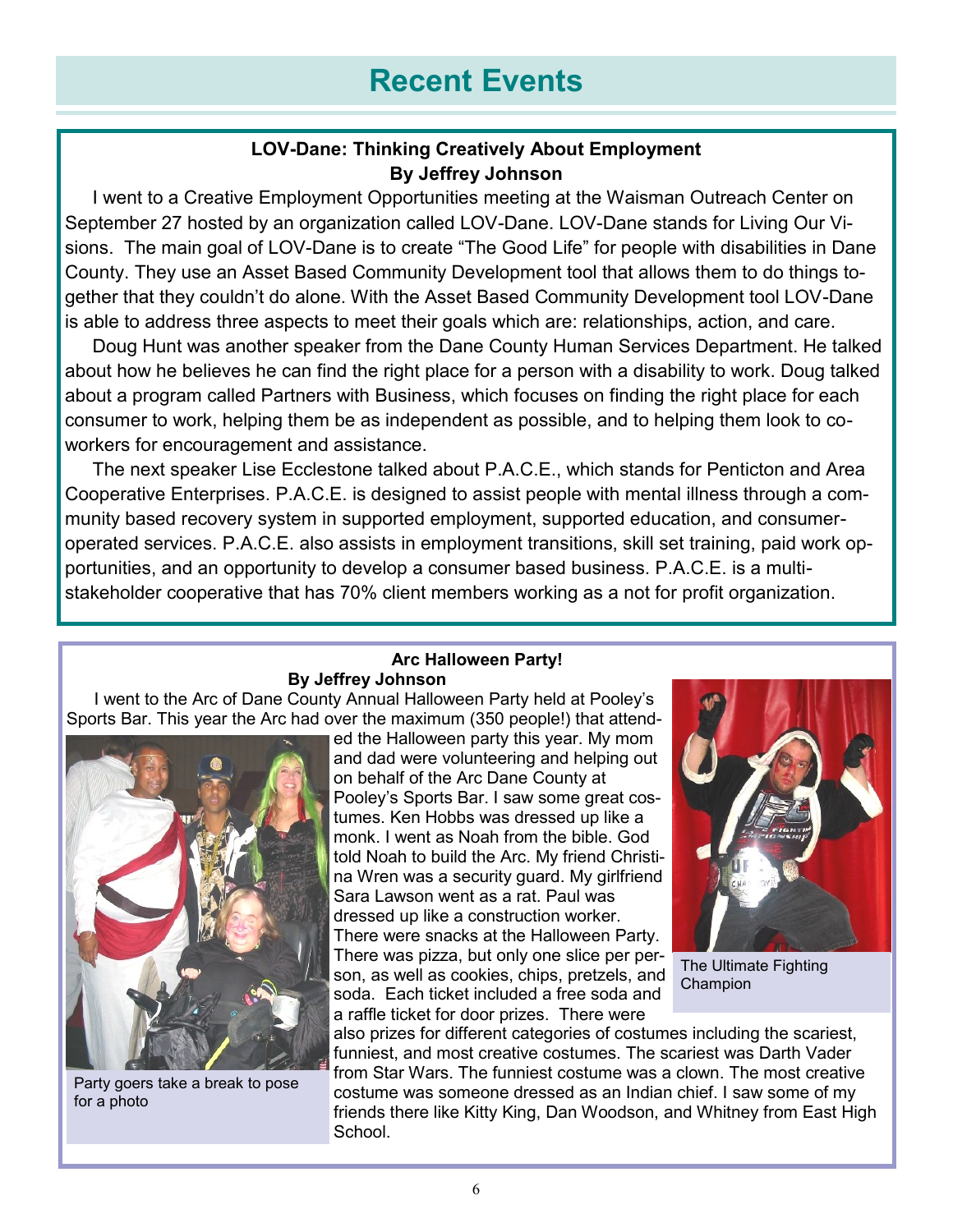# **Choices Columnists**

#### **CINDY'S COMMENTARY…**

Cindy Wegner fills us in on events in the last few months

Time Bank had their  $6<sup>th</sup>$  birthday party. They had a potluck, soda, and a birthday cake. Time Bank also has a new website. You have to update your things on their website in January. We watched a video of people using Timebank.

Arc of Dane County had a Halloween party at Pooley's. All of the tickets sold out. Lots of people dressed in costumes. There were best costume prizes and door prizes. They had pumpkins filled with candy. We had pizza, chips, cookies, and soda. Thanks to the people who gave money for pizza.

Darwin, Tom, and Dan had a Halloween party. People wore costumes. They had pizza, snacks, cake, and soda. Darwin and Christa are getting married on March 3, 2012? They are going to Alaska for the honeymoon.

Arc had a health fair. They had foods on plates and water. Dentists handed out toothbrushes and dental floss. Encore had an exercise thing that they do before acting. They played music.

Arc Day Trippers had their picnic at Vilas Park. They had all healthy food to eat. Willy Street Coop donated the snack food. They played bingo and listened to music.

## **Dora's Pet Corner A Unique Story About a Cat Named Sweetpea By Dora Norland**

For this article I had a chance to meet Sweetpea. Sweetpea's owner is Ann Marie. Ann Marie has had Sweetpea since 2006, which means Sweetpea is 5 years old. Sweetpea is a tortoiseshell and white cat and has 6 toes on one paw. Sweetpea comes to visit Ann Marie when she is in bed. Sweetpea has a diamond shaped on her forehead. Sweetpea's first name was Pocahontas then Ann Marie changed it to Sweetpea. Sweetpea is very cute and affectionate and likes to be petted and has a lot of cat toys.



#### **Continued from page 1**

if needed for such things as taking vital signs, Oxygen administration, diabetes care and also for universal precautions.

In closing on a more personal note Marcia is my WIN Nurse and has done an outstanding job in helping me to understand my health problems and giving me some really good ideas. Marcia does a really outstanding job as an advocate for the consumers that she is a nurse for. There are two other fantastic WIN Nurses, Bonnie Phelps and Michael Shinners.

Congratulations to Darwin and Christa!!! Finally tying the knot after 20 years together!

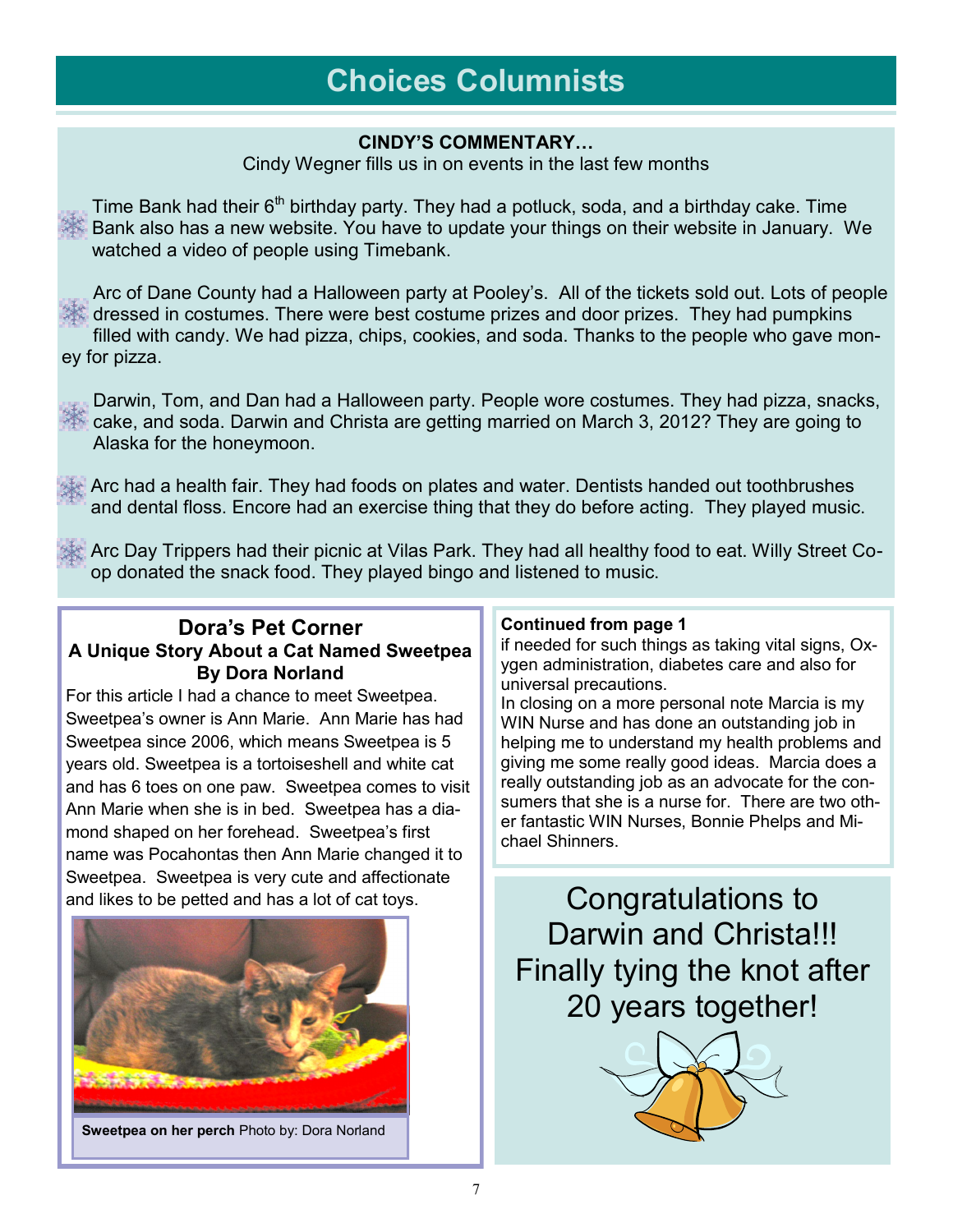#### **Dane County Moves Forward with Plans to Open and Aging and Disabilities Resource Center By Monica Bear**

Aging and Disability Resource Centers (ADRCs) offer the general public a single source of information and assistance on issues affecting older people and people with disabilities, regardless of their income, health condition or long-term needs. The state of Wisconsin has budgeted \$4.1 million dollars to enable Dane County to open an ADRC in 2012. This funding will be prorated based on what month the ADRC would open.

On November 1, 2011 Lynn Green, Dane County's Director of Human Services wrote a letter to the state stating the county plans to submit an application to open an ADRC in Dane County. The county is currently writing its application and hopes to submit it to the state. Assuming the state approves the application, Dane County hopes to open an ADRC sometime between October-December 2012. Some goals of the ADRC include:

- Welcome the whole community to an attractive, accessible, non-threatening facility.
- Provide outreach and services to young people (age 17½ years) with disabilities as they transition from the school system to adult services.
- Provide reliable and objective information about a broad range of community resources of interest to elderly people and people with disabilities.
- Enable people to make informed, cost-effective decisions about long term care.
- Delay or prevent the need for long term care services and/or public funding for them.
- Provide information and assistance to promote health and independence.
- Serve as the single entry point for publicly funded long term care.
- Identify people at risk and with needs and connect them to needed services.
- Help adults access needed services through advocacy and assistance.

**More information on next page…** 

# **Poetry Corner**

**The Road of Life** By: Barbara Ronzani

Life you shall find as you travel the road that has many twists and turns. But as you take each step you shall find how much you will grow and learn. For, it is the hard times that make us the people we truly are. And gives us the strength and courage to take the next step. And reach for the highest star.

**SEEING BLINDLY II** By Dale Buttke

Sometimes I sit in low light Because GOD gave me good sight On one day, freshly falling snow Could barely see where to go And then I knew, I have snow blindness So I started to not open my blinds In low light, I see things very bright I can see things every night When I go out, I wear sunglasses And they are very dark sunglasses I have to wear them every day But people go by me and say Can that guy not see anything? Even on very cloudy days I wear my sunglasses anyway Because I am seeing blindly, it seems.